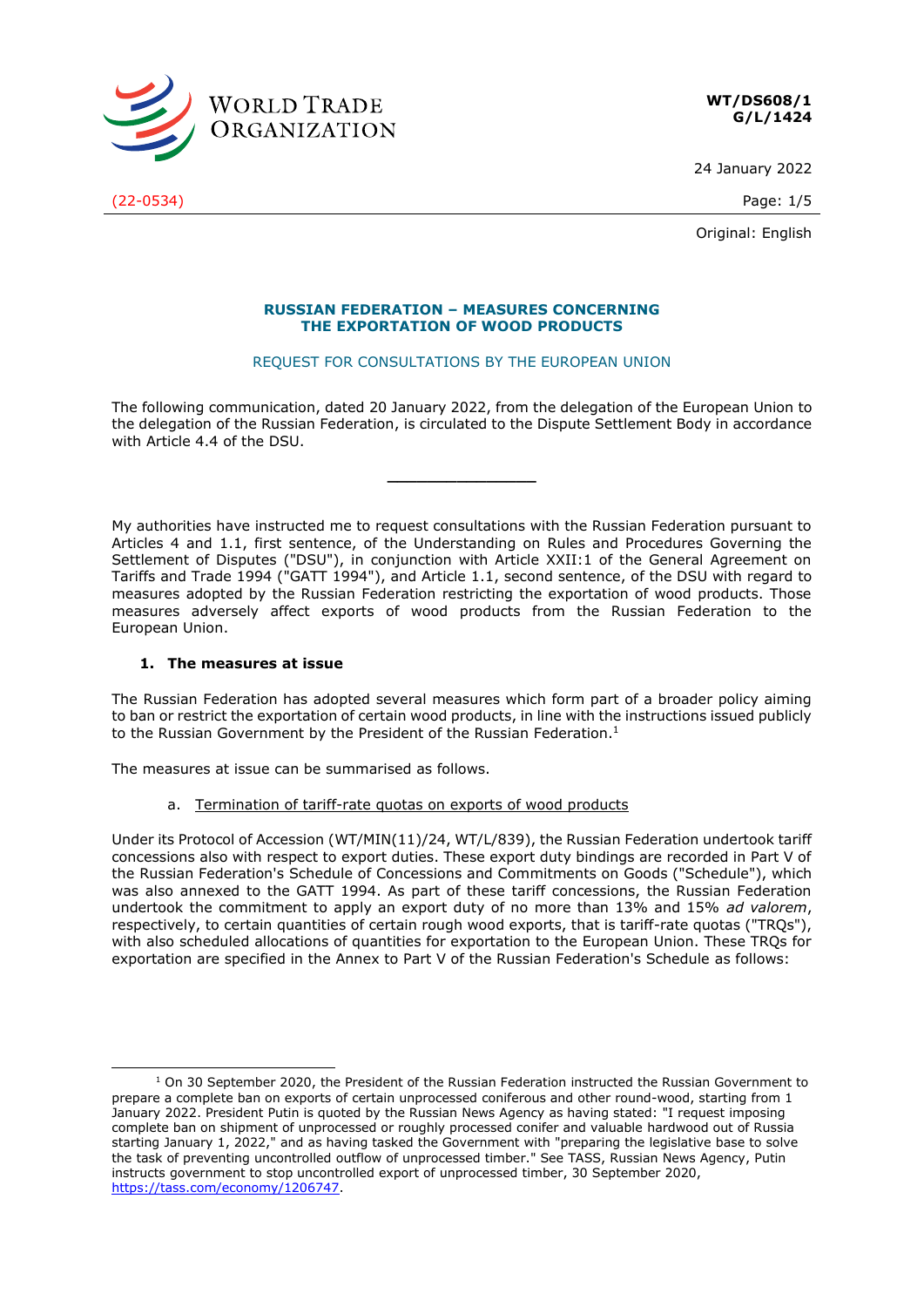#### - 2 -

## **Annex to Part V**

## Aggregate of HS 4403 20 110 and 4403 20 190

Wood in the rough, whether or not stripped of bark or sapwood, or roughly squared of spruce of the species 'Picea abies Karst' or silver fir (Abies alba Mill)

| Global volume of TRQ,<br>thousand cubic metre              | In-quota duty | Out-of-quota duty                                                                              |
|------------------------------------------------------------|---------------|------------------------------------------------------------------------------------------------|
| 6 246, 5<br>Including:<br>$EU - 5960,6;$<br>others - 285,9 | 13%           | To be established in accordance<br>with the tariff applied by the<br><b>Russian Federation</b> |

# Aggregate of HS 4403 20 310 and 4403 20 390

Wood in the rough, whether or not stripped of bark or sapwood, or roughly squared of pine of the species "Pinus sylvestris L."

| Global volume of TRQ,<br>thousand cubic metre                 | In-quota duty | Out-of-quota duty                                                                              |
|---------------------------------------------------------------|---------------|------------------------------------------------------------------------------------------------|
| 16 038,2<br>Including:<br>$EU - 3645.9;$<br>others - 12 392,3 | 15%           | To be established in accordance<br>with the tariff applied by the<br><b>Russian Federation</b> |

The Russian Federation implemented these concessions by introducing corresponding TRQ quantities and their allocation into its legislation through Government Resolution<sup>2</sup> 779 of 30 July 2012 (Government Resolution 779)<sup>3</sup> and in-quota tariff rates of 13% or 15%, respectively, through Government Resolution 754 of 30 August 2013 (Government Resolution 754)<sup>4</sup> for an indefinite period of time. Government Resolution 779 defined the product scope for these TRQs as follows, with reference to the Eurasian Economic Union (EAEU) commodity nomenclature:

- EAEU TN VED<sup>5</sup> codes [4403 23 110 0,](http://ivo.garant.ru/document/redirect/70205520/4403) 4403 23 190 0, and 4403 24 100 0) European spruce or European silver fir;
- EAEU TN VED codes 4403 21 110 0, 4403 21 190 0 and 4403 22 100 0) Scotch pine or 'common spruce and pine'.

Government Resolution 779 further provided that "the tariff quota distribution shall be performed as provided by the respective international treaty of the Russian Federation".<sup>6</sup> The export volumes in cubic meters covered by the TRQs indicated in Government Resolution 779 are the same as the volumes of TRQs provided in the Annex to Part V of the Russian Federation's Schedule.

<sup>&</sup>lt;sup>2</sup> Although "regulation" might be suitable, "resolution" is the term used as translation of the Russian term *postanovleniye* in this request for consultations, as this corresponds best to the practice of the Russian Federation's official legislative websites, as well as, with significant variation, in WTO documents.  $3$  Resolution of the Government No. 779 of 30 July 2012 On the tariff quotas for certain types of

[coniferous timber exported from the territory of the Russian Federation and the Customs Union member states.](http://ivo.garant.ru/document/redirect/70211774/0) <sup>4</sup> Resolution of the Government No. 754 of 30 August 2013 On the approval of export customs duty

rates for goods exported from the Russian Federation outside the member states of the agreement on the Customs Union, and on the abrogation of several acts of the Government of the Russian Federation.

<sup>5</sup> TN VED stands for *tovarnaya nomenklatura vneshneekonomicheskoy deyatel'nosti,* that is: commodity nomenclature of foreign economic activity.

 $6$  Paragraph 2 of the Rules of distribution between foreign trade operators of the tariff quotas for European spruce, European silver fir or Scotch pine exported from the territory of the Russian Federation and the territories of the member states of the Customs Union to the European Union (approved through Government Resolution No. 779 of 30 July 2012).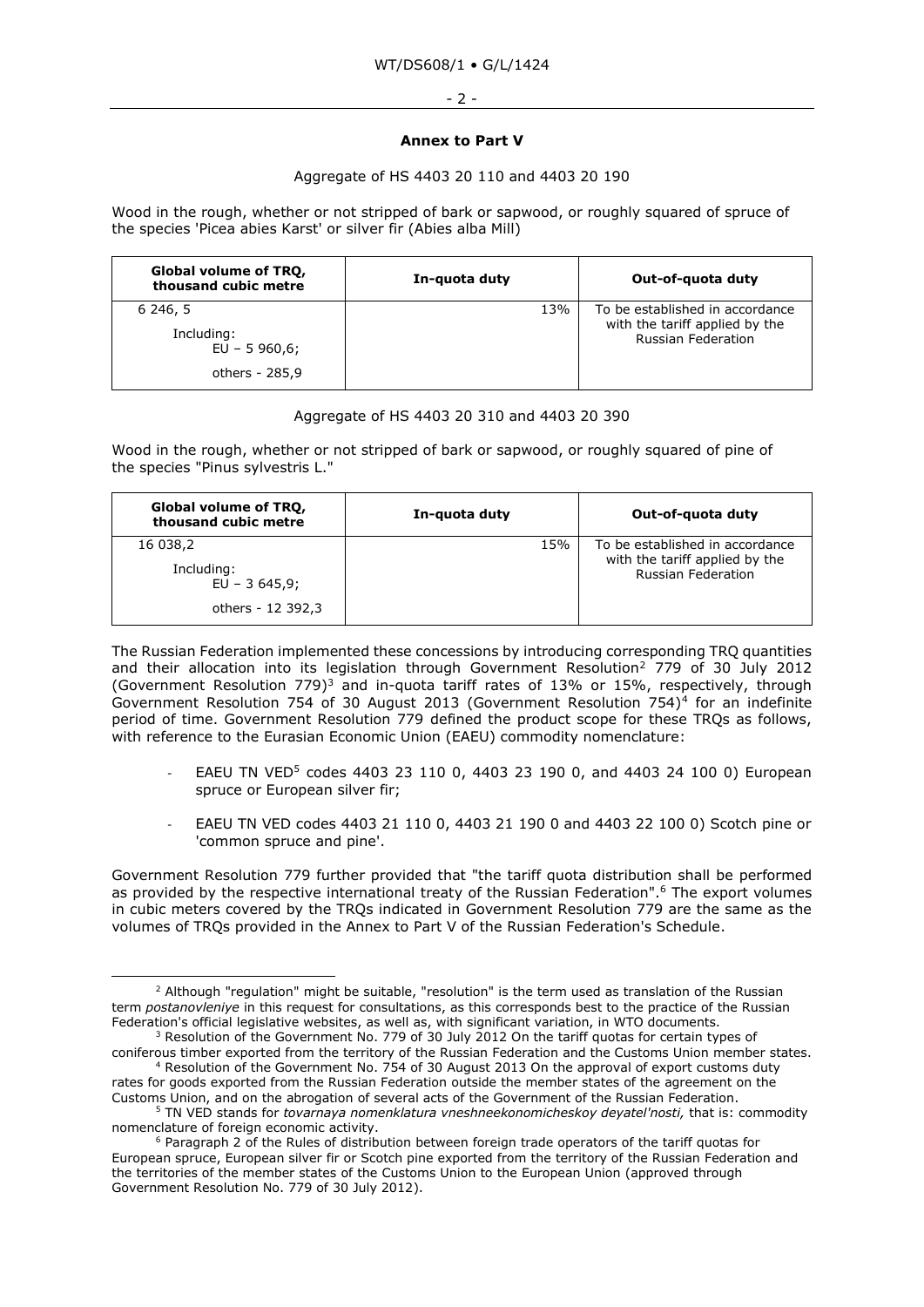The Russian Federation has stopped applying these TRQs on certain wood products since 1 January 2022: Government Resolution 396<sup>7</sup> repealed, as of 1 January 2022, Government Resolution 779, thereby terminating the TRQs in question. A significant part of these TRQs used to be, and had to be, allocated to exports to the European Union. Following the termination of these TRQs, the export duties applied by the Russian Federation on the products at stake are "80% of customs value, but not less than 55.2 euro per 1 cubic meter", according to the out-of-quota tariff rates established in Government Resolution 754.

This request also covers any amendment, supplement, replacement, renewal, extension, implementing measure or other measures related to the measure by which the Russian Federation has stopped applying TRQs, including any adjustments as to its form, level, product scope or otherwise.

### b. Reduction of the number of border crossing points for the exportation of wood products

The Russian Federation has reduced the number of border crossing points permitted for the exportation of certain wood products falling under the following EAEU tariff lines from almost one hundred road, railway, maritime and inland waterway border crossing points, of which 20 road and 13 railway crossing points on the land border with the European Union, $8$  to only two railway border crossing points, of which one with the European Union and one with North Korea:

- 4403 11 000,
- 4403 12 000 1,
- 4403 12 000 2,
- 4403 12 000 3,
- 4403 21,
- 4403 22,
- 4403 23,
- 4403 24,
- 4403 25,
- 4403 26 000 0,
- 4403 91,
- 4403 93,
- 4403 94 000 0, and
- 4403 99 000 1.

The Russian Federation has put into effect this measure through, *inter alia*, Government Resolution No. 1225 of 20 July 2021 On the designation of the points for crossing through the state border of the Russian Federation for the exportation from the territory of the Russian Federation of goods classified in commodity code 4403 of the common Commodity nomenclature of foreign economic activity of the Eurasian Economic Union, and on amendments to Government Resolution No. 521 of the Government of the Russian Federation of 15 July 2010. The restrictions do not appear to apply to exports to other member states of the EAEU.

This request also covers any schedule or annex to the measures by which the Russian Federation has reduced the number of land border crossing points, as well as any amendment, supplement, replacement, renewal, extension, implementing measure or other related measures, including any adjustments as to its form, level, product scope or otherwise.

\*\*\*

 $7$  Resolution of the Government No. 396 of 18 March 2021 On amendments to several acts of the Government of the Russian Federation and the revocation of several acts and individual provisions of several acts of the Government of the Russian Federation.

 $8$  See Resolution of the Government of the Russian Federation of 15 July 2010 No. 521 On the designation of the points for crossing through the state border of the Russian Federation for the exportation of certain types of goods from the territory of the Russian Federation.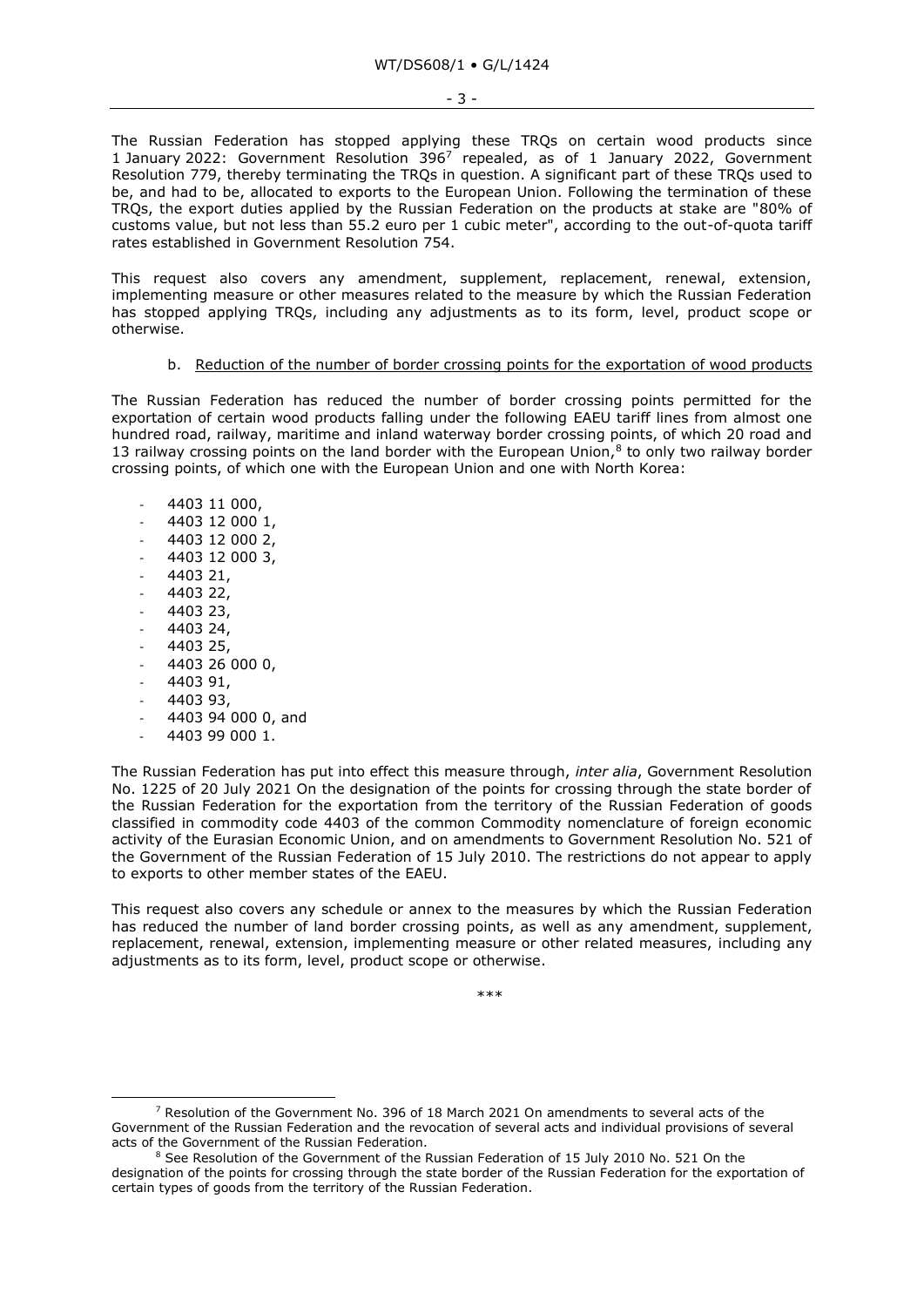## **2. Legal basis for the complaint in respect of the Russian measures**

The measures described above appear to be inconsistent with the Russian Federation's obligations under the covered agreements, in particular:

## a. Termination of TRQs on exports of certain wood products

The termination of TRQs on exports of certain wood products appears to be inconsistent with the obligations of the Russian Federation under the covered agreements and, in particular, with:

- Article II:1(a) of the GATT 1994, because, through this measure, the Russian Federation accords to the commerce of the European Union in certain wood products treatment less favourable than that provided for in the appropriate part of the appropriate Schedule annexed to the GATT 1994, namely that provided for in Part V and the Annex to Part V of the Russian Federation's Schedule.
- Paragraph 2, second sentence, of the Protocol on the Accession of the Russian Federation (WT/MIN(11)/24, WT/L/839) in conjunction with paragraphs 638 and 1450 of the Report of the Working Party on the accession of the Russian Federation to the WTO (WT/ACC/RUS/70, WT/MIN(11)/2), because the Russian Federation does not exempt products described in Part V and the Annex to Part V of the Schedule, namely certain wood products under tariff heading 4403, from export duties in excess of those set-forth and provided in Part V and the Annex to Part V of its Schedule; because the Russian Federation does not implement its tariff concessions and commitments contained in Part V and the Annex to Part V of the Schedule; and because the Russian Federation does not apply export duties in conformity with the WTO Agreement.

### b. Reduction of the number of border crossing points for the exportation of wood products

The reduction of the number of border crossing points for the exportation of certain wood products appears to be inconsistent with the obligations of the Russian Federation under the covered agreements and, in particular, with:

- Article XI:1 of the GATT 1994, because, through this measure, the Russian Federation has instituted and is maintaining restrictions other than duties, taxes or other charges on the exportation of certain wood products destined for the territory of the European Union and other Members;
- Article XIII:1 of the GATT 1994, because, through this measure, the Russian Federation applies restrictions on the exportation of certain wood products destined for the territory of the European Union and other Members, while the Russian Federation has not similarly restricted the exportation of the like products to all third countries.
- Article I:1 of the GATT 1994, because, with respect to rules and formalities in connection with exportation, the Russian Federation fails to accord an advantage, favour, privilege or immunity granted by the Russian Federation to products destined for another country immediately and unconditionally to the like products destined for the territories of the European Union and other Members.
- Paragraph 2, second sentence, of the Protocol on the Accession of the Russian Federation  $(WT/MIN(11)/24$ , WT/L/839)<sup>8</sup> in conjunction with paragraphs 668 and 1450 of the Report of the Working Party on the accession of the Russian Federation to the WTO (WT/ACC/RUS/70, WT/MIN(11)/2), because the Russian Federation applies to certain wood products quantitative restrictions on exports or restrictions on the sale for export or measures having equivalent effect that cannot be justified under the provisions of the WTO Agreement.

The above measures of the Russian Federation appear to nullify or impair the benefits accruing to the European Union directly or indirectly under the GATT 1994.